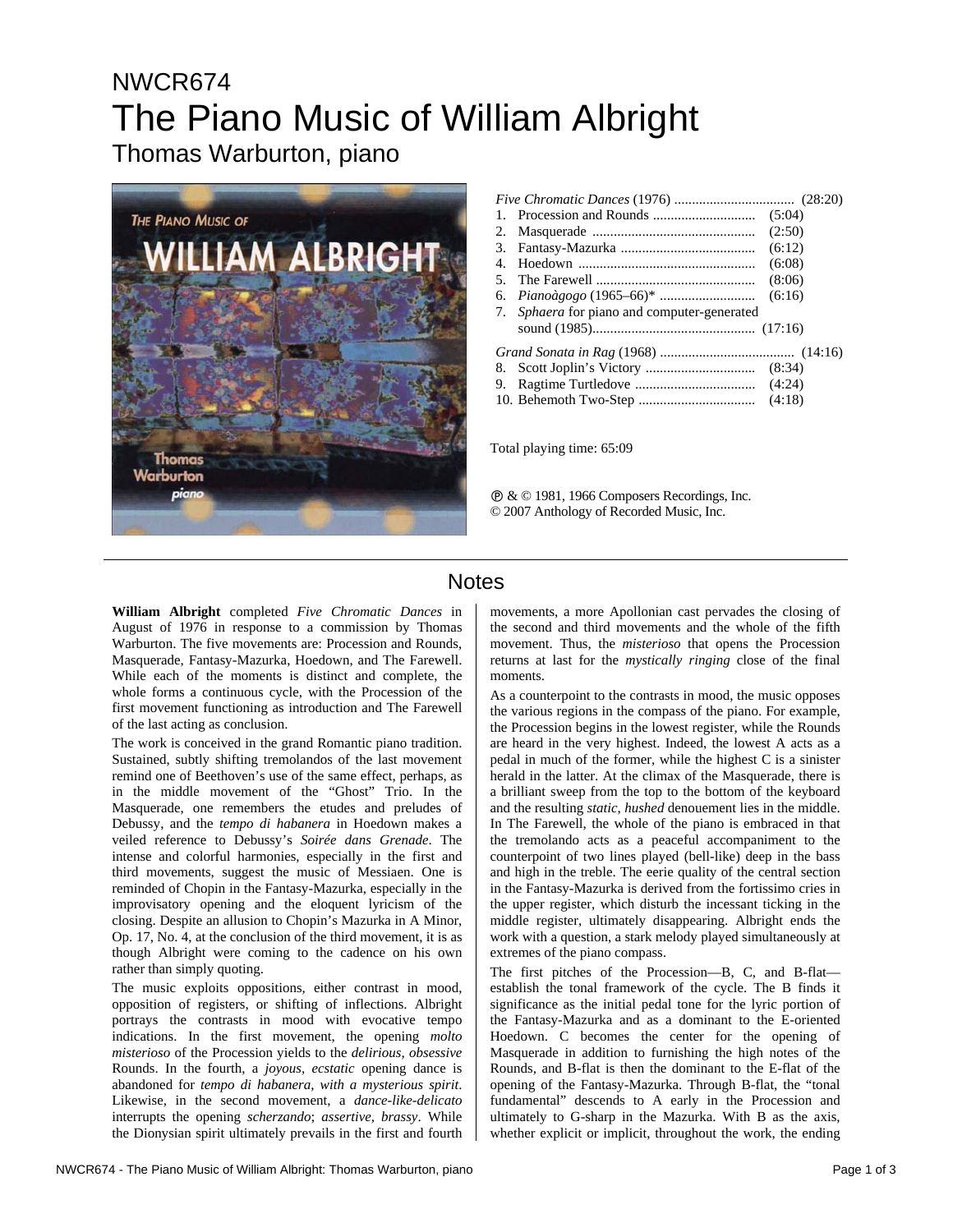of The Farewell is left at a distance on the two satellites, Bflat and C, finally coming to rest on C.

Underlying the cycle of moods, register, and tones is a transformation of musical substance that leads from the beginning to the middle and away from the middle to the end. The steadiness of the Procession returns in the middle section of the Fantasy-Mazurka. The rhapsodic, recitative-like music of the Rounds softens somewhat in the Masquerade, and ultimately becomes the lyric, freely flowing melody of the Mazurka. On the other side, tremolos, which are ornamental in the melody of the Mazurka, turn into demonic fiddle passages in the Hoedown but end ultimately as the serene tremolando of The Farewell.

*Pianoàgogo* embodies the relatively recently established tradition of the cocktail pianist. In 1965 the work was premiered by Russell Peck as a theater piece, with the performer assisted by a dancer and accompanied by a tape. In the fall of 1966, the piece was lengthened to its present form. Like the *Dances*, *Pianoàgogo* is a fantasy, and the climax of this brief work is an outburst by an otherworldly jazz pianist. The work is related in spirit to the composer's *Juba* for organ solo (1965) (from CRI SD 277 and excerpted on CRI CD 670). Appropriate to its more leisurely, improvisatory manner, *Pianoàgogo* is notated spatially.

#### —*Thomas Warburton*

*Sphaera* (Latin for "sphere") is, in its marriage of computergenerated tape and acoustic piano, an attempt to extend and magnify the sounds of the live instrument. This is most clearly heard in the third of the five sections that make up the work, the tape here being based on digital recordings of an extra-large Bösendorfer concert grand. The mostly low and loud notes are altered in ways impossible on a normal piano; for example, notes crescendo and glissando, are transformed into their harmonic components, or are flung about in space.

The first section of the work's tape part, by contrast, is purely computer-generated, but is also based on a similar principle. While the live piano is obsessed with reiterations of two striking resonant sounds—the highest F-sharp on the keyboard and its next-to-lowest A, muted—the electronic part extends and prolongs the aureoles produced in the resonance of these polarized pitches. Meanwhile other notes, above and below, are added, like the rings of a planet.

The metaphor of astronomy is not coincidental, as I have tried to capture a bit of the sense of *musica mundi* (music of the spheres), explained by classical and medieval philosophers as the "super-human" music produced by the motion of the heavenly bodies. Synthesized music seems to me to work well when yearning for the ineffable; it is appropriate that it can evoke the Platonian universe of audible but unnoticed planetary songs.

In addition to the spiritual dimensions of the piece, I should mention some of the humanly poetic evocations implanted in the piece: a "Big Ben" bell sound (produced by sampling the sound of a Revereware pan and lowering it several octaves) and a sort of Mid Eastern music, perhaps creeping in because of my domicile above a Turkish restaurant while composing the piece. Lastly, and more significantly, the constant tonal friction between the tonalities of D-major and B-flat minor was perhaps inspired by a late Liszt choral work, *Via Crucis*, which I studied and conducted during the same months.

*Sphaera* was commissioned by the MIT Experimental Music Studio with a grant from the Massachusetts Council on the Arts. It is dedicated to the pianist David Burge, a faithful and brilliant performer of my music. The tape was realized at MIT with the assistance of Keith Hamel and Miller Puckette.

The *Grand Sonata in Rag* falls in the middle of my period of fascination with America's ragtime, 1967–1970. Ragtime, a beautiful, classical, syncopated music from the turn of the century, has turned out to have a new fascination for composers nurtured in our century's subsequent modernism. Imagination, as well as tonality and rhythmic vitality, could run rampant: Why not have fun and sentimentality? It's very avant-garde.

The Sonata links three large-scale rag compositions. The first movement is ragtime in spite of an enlarged structure: the piece retains typical syncopated figurations, ragtime phraseology, and strophic repetitions. But it also has big Romantic contrasts and fantasy-like development. The result is the (perhaps impossible) synthesis of ragtime texture with ambitious architecture: bold, ebullient, and slightly insane. "Scott Joplin's Victory"—that is, at least from the perspective of 1968, the overdue victory of his recognition as one of America's great composers—might even be considered an heroic tone poem about that composer's life.

"Ragtime Turtledove" is, by contrast, more lyrical, and will remind one of the ragtime master Joseph Lamb. The finale, "Behemoth Two-Step," is a virtuoso display piece, again rather far removed from the traditional march-form of ragtime. To emphasize the bogus dramatic qualities, there is, halfway through, a quasi-quote from Wagner (the "Magic Fire Music"). The work closes with a theme that has shapes in common with the final melodies of the first and second movements.

#### —*William Albright*

**William Albright** (*b* Gary, IN, 20 Oct 1944; *d* Ann Arbor, MI, 17 Sept 1998), composer and performer, has concertized widely in Europe, Canada, and the United States, specializing in concerts of recent music for organ. While he has premiered over thirty new works written by American and European composers, he is also highly regarded as an interpreter of classic piano ragtime and early jazz styles such as Harlem stride and boogie-woogie.

As a composer he is well known for his keyboard works, though he has produced compositions for every medium, several of which involve electronic, visual, and theatrical elements. He has been the recipient of many commissions and awards, among them the Queen Marie-José Prize, an award from the American Academy of Arts and Letters, two Fulbright and two Guggenheim Fellowships, the Symphonic Composition Award of Niagara University, two National Endowment for the Arts grants, and two Koussevitzky Composition Awards. He has received commissions from the Koussevitzky Foundation, Chamber Music America, and Meet the Composer/Reader's Digest. In 1979 he held the composer-in-residence post at the American Academy in Rome; in 1993 he was honored with the Composer of the Year Award from the American Guild of Organists, and in 1995 he won the Roger Wagner Center for Choral Studies Competition. His works have been selected for performance at the 1970, 1979, and 1990 International Society for Contemporary Music festivals. Major orchestras that have performed Albright works have included the Detroit Symphony, the Budapest Philharmonic, the Austrian Radio Orchestra, the Buffalo Philharmonic, the Bergen Symphony, the St. Paul Chamber Orchestra, and the American Composers Orchestra.

Albright is presently professor of music and chair of the composition department at the University of Michigan. In 1973 he was honored with the Distinguished Service Award from that institution, and in 1990 he received a Faculty Recognition Award. Albright has pursued research in live